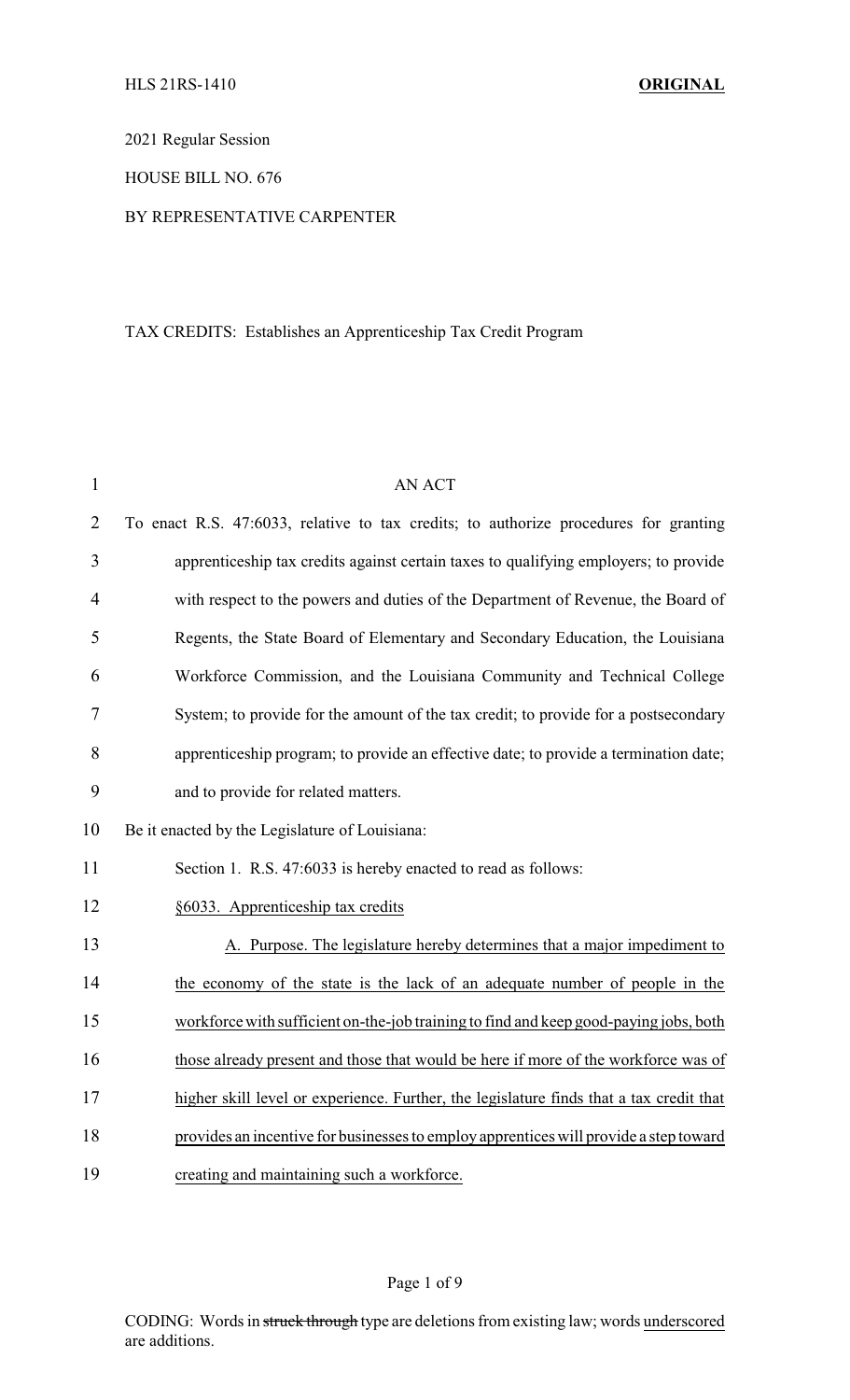| $\mathbf{1}$   | B. Definitions. As used in this Section, the following words and phrases             |  |
|----------------|--------------------------------------------------------------------------------------|--|
| $\overline{2}$ | have the following meanings unless the context clearly indicates otherwise:          |  |
| 3              | (1) "BESE" means the State Board of Elementary and Secondary Education.              |  |
| 4              | (2) "Department" means the Department of Revenue.                                    |  |
| 5              | "Eligible apprentice" means a person who meets at least one of the<br>(3)            |  |
| 6              | following criteria:                                                                  |  |
| 7              | (a) Has entered into a written apprentice agreement with an employer, or an          |  |
| 8              | association of employers, pursuant to a registered apprenticeship program as         |  |
| 9              | provided in Chapter 4 of Title 23 of the Louisiana Revised Statutes of 1950.         |  |
| 10             | (b) Is enrolled in a training program that is accredited by the National Center      |  |
| 11             | for Construction Education and Research and that has no less than four levels of     |  |
| 12             | training and no less than five hundred hours of instruction.                         |  |
| 13             | (c) Is enrolled in a BESE-approved Fast Forward High-Demand                          |  |
| 14             | Apprenticeship Pathway Program.                                                      |  |
| 15             | Is enrolled in a postsecondary apprenticeship program administered<br>(d)            |  |
| 16             | through LCTCS for high-demand industries and fields as provided for in Subsection    |  |
| 17             | D of this Section.                                                                   |  |
| 18             | "LCTCS" means the Louisiana Community and Technical College<br>(4)                   |  |
| 19             | System.                                                                              |  |
| 20             | "Regents" means the Board of Regents.<br>(5)                                         |  |
| 21             | C. Administration of the Credit. (1) For taxable periods beginning after             |  |
| 22             | December 31, 2021, there shall be allowed a non-refundable tax credit against        |  |
| 23             | Louisiana income tax or corporation franchise tax for the employment of eligible     |  |
| 24             | apprentices as provided in this Section.                                             |  |
| 25             | (2) For each eligible apprentice that works for an employer for a minimum            |  |
| 26             | of two hundred fifty hours during the taxable period, the employer shall be eligible |  |
| 27             | for a credit equal to one dollar and twenty-five cents per hour of the eligible      |  |
| 28             | apprentice's work, for a maximum credit of one thousand two hundred fifty dollars    |  |
| 29             | per eligible apprentice.                                                             |  |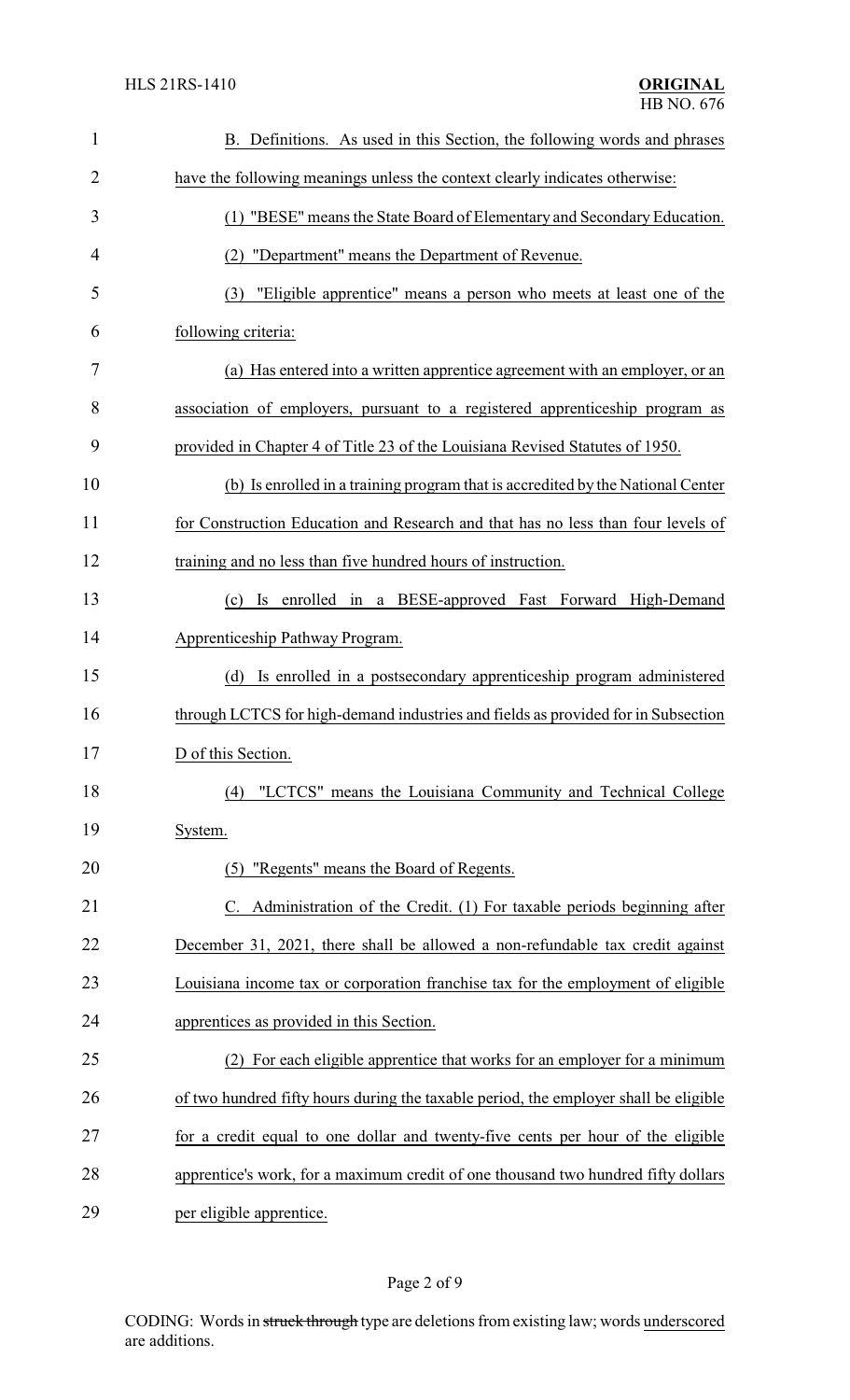| $\mathbf{1}$   | (3) The total amount of tax credits granted by the department in any calendar            |  |
|----------------|------------------------------------------------------------------------------------------|--|
| $\overline{2}$ | year shall not exceed twelve million five hundred thousand dollars. The department       |  |
| 3              | shall establish by rule the method of allocating available tax credits to employers,     |  |
| $\overline{4}$ | including but not limited to a first-come, first-served system; reservation of tax       |  |
| 5              | credits for a specific time; or other method that the department, in its discretion, may |  |
| 6              | find beneficial to the program. If the department does not grant the entire twelve       |  |
| 7              | million five hundred thousand dollars in tax credits in any calendar year, the amount    |  |
| 8              | of residual unused tax credits shall carry forward to subsequent calendar years and      |  |
| 9              | may be granted in any year without regard to the twelve million five hundred             |  |
| 10             | thousand dollar per year limitation.                                                     |  |
| 11             | The department in consultation with the Louisiana Workforce<br>(4)                       |  |
| 12             | Commission, BESE, LCTCS, and Regents shall establish by rule the procedures              |  |
| 13             | sufficient to determine the employer's eligibility for the credit.                       |  |
| 14             | The Louisiana Workforce Commission, BESE, and LCTCS shall<br>(5)                         |  |
| 15             | annually provide to the department a list of businesses that participate in the          |  |
| 16             | apprenticeship programs administered by each respective agency.                          |  |
| 17             | (6) The department shall determine the enrollment and transcript data                    |  |
| 18             | required from the National Center for Construction Education and Research for            |  |
| 19             | students enrolled in one of its accredited training programs that is sufficient for the  |  |
| 20             | department to determine the employer's eligibility for the credit authorized by this     |  |
| 21             | Section. However, no credit may be awarded for an eligible apprentice enrolled in        |  |
| 22             | a training program that is accredited by the National Center for Construction            |  |
| 23             | Education and Research unless the eligible apprentice has successfully completed at      |  |
| 24             | least two levels of training and at least two hundred fifty hours of instruction.        |  |
| 25             | The employers eligible to earn credits pursuant to the BESE Fast<br>(7)                  |  |
| 26             | Forward High-Demand Apprenticeship Pathways may be based upon regional,                  |  |
| 27             | school district, or industry specific needs.                                             |  |
| 28             | D. Postsecondary Apprenticeship Program. (1) The Board of Regents shall                  |  |
| 29             | establish an advisory council to identify apprenticeship programs for high-demand        |  |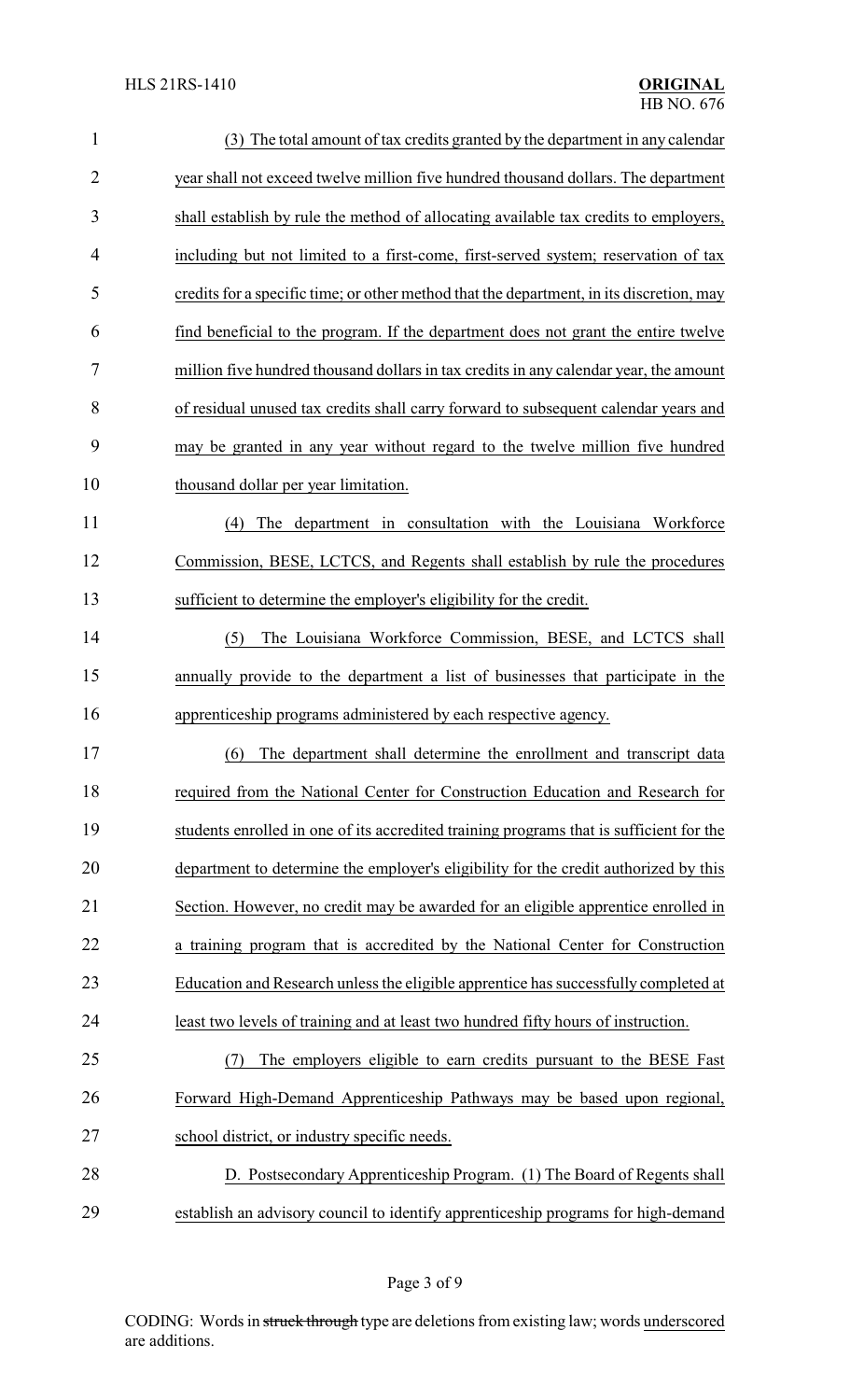| 1  | industries and fields to be administered through LCTCS. The identified               |  |  |
|----|--------------------------------------------------------------------------------------|--|--|
| 2  | apprenticeship programs shall be known as "postsecondary apprenticeship              |  |  |
| 3  | programs".                                                                           |  |  |
| 4  | (2) The advisory council shall be comprised of the following members or              |  |  |
| 5  | their designees:                                                                     |  |  |
| 6  | (a) The president of LCTCS.                                                          |  |  |
| 7  | (b) The commissioner of higher education.                                            |  |  |
| 8  | (c) The state superintendent of education.                                           |  |  |
| 9  | The secretary of the Department of Economic Development.<br>(d)                      |  |  |
| 10 | The secretary of the Louisiana Workforce Commission.<br>(e)                          |  |  |
| 11 | The chairman of the Louisiana Workforce Investment Council.<br>(f)                   |  |  |
| 12 | (g) The secretary of the department.                                                 |  |  |
| 13 | (3) By September 30, 2021, and at least once every three years thereafter, the       |  |  |
| 14 | advisory council shall review the workforce priorities of the state and each of its  |  |  |
| 15 | workforce regions and designate postsecondary apprenticeship programs to be          |  |  |
| 16 | administered by LCTCS.                                                               |  |  |
| 17 | (4) The process for selecting postsecondary apprenticeship programs by the           |  |  |
| 18 | advisory council shall include:                                                      |  |  |
| 19 | The identification of not more than five industry sectors that are<br>(a)            |  |  |
| 20 | predominated by high-demand, high-wage jobs that are aligned to workforce            |  |  |
| 21 | priorities of the state and each of its workforce regions and identification of      |  |  |
| 22 | high-demand, high-wage jobs in each of the sectors.                                  |  |  |
| 23 | (b) A review of the postsecondary education requirements of each job                 |  |  |
| 24 | identified pursuant to Subparagraph (a) of this Paragraph:                           |  |  |
| 25 | A review of the public postsecondary education programs, at the<br>(c)               |  |  |
| 26 | associate degree level or below, that offer credentials and degrees that are aligned |  |  |
| 27 | to the identified jobs in each industry sector.                                      |  |  |

# Page 4 of 9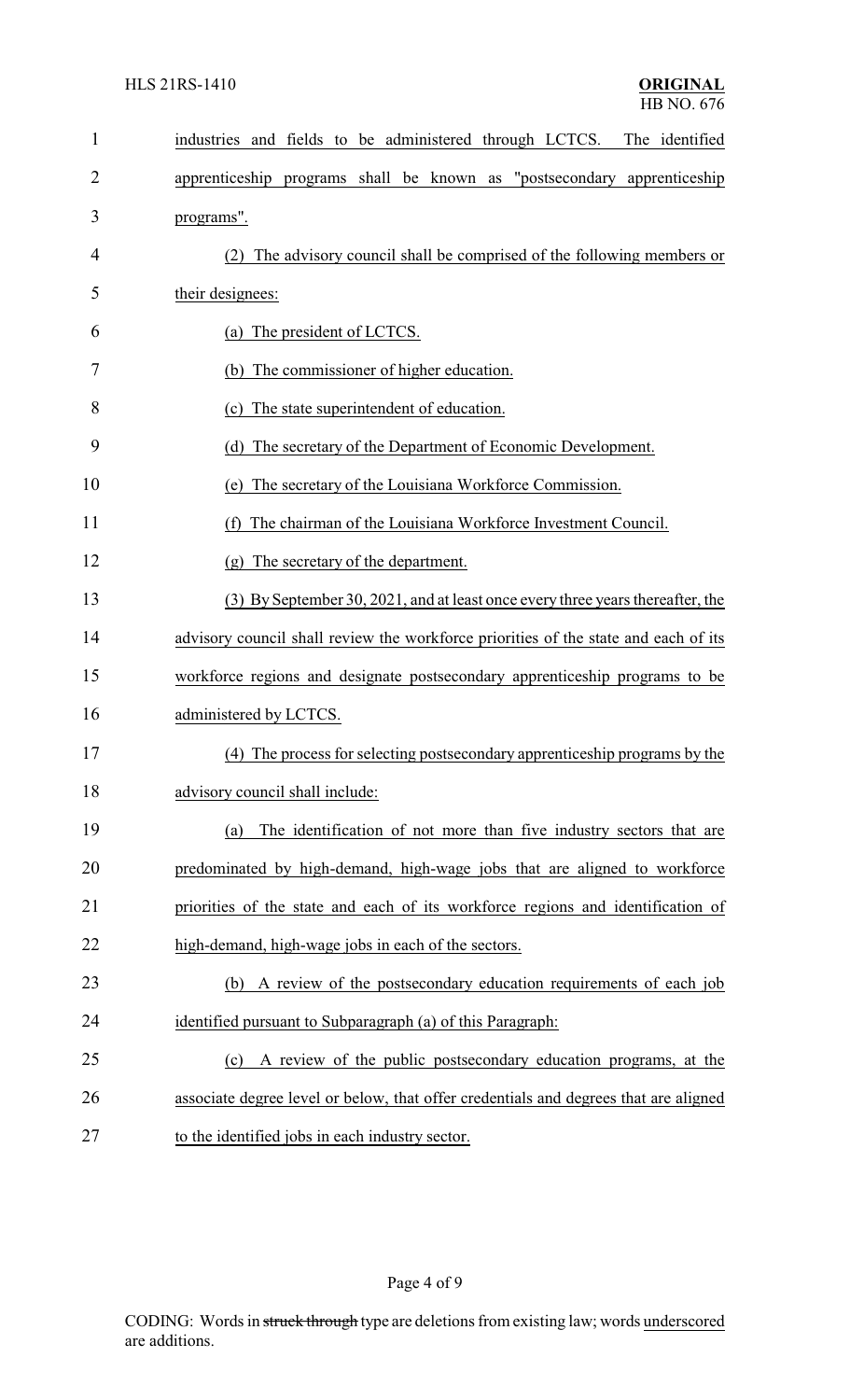| $\mathbf{1}$   | (5) Identification of industry sectors; high-demand, high-wage jobs; and the             |  |  |
|----------------|------------------------------------------------------------------------------------------|--|--|
| $\overline{2}$ | designation of postsecondary apprenticeship programs shall, at a minimum, be based       |  |  |
| 3              | upon the following:                                                                      |  |  |
| 4              | A review of the most current statewide and regional industry and<br>(a)                  |  |  |
| 5              | occupational forecasts as approved by the Occupational Forecasting Conference and        |  |  |
| 6              | the Louisiana Workforce Investment Council.                                              |  |  |
| 7              | A review of nationally recognized databases for industry and<br>(b)                      |  |  |
| 8              | occupational projections.                                                                |  |  |
| 9              | Input from the regional economic development organization in each<br>(c)                 |  |  |
| 10             | region.                                                                                  |  |  |
| 11             | E. Application of the Credit.                                                            |  |  |
| 12             | $(1)(a)$ The credit shall be allowed against the income or corporate franchise           |  |  |
| 13             | tax due from a taxpayer for the taxable period in which the credit is earned. If the tax |  |  |
| 14             | credit allowed pursuant to this Section exceeds the amount of such taxes due from        |  |  |
| 15             | a taxpayer, then the taxpayer may carry forward as a credit any unused portion to be     |  |  |
| 16             | applied against subsequent tax liability for a period not to exceed five years.          |  |  |
| 17             | However, in no event shall the amount of the tax credit applied by a taxpayer in a       |  |  |
| 18             | taxable period exceed the amount of such taxes due from the taxpayer for that            |  |  |
| 19             | taxable period.                                                                          |  |  |
| 20             | (b) All entities taxed as corporations for Louisiana income tax purposes shall           |  |  |
| 21             | claim any credit on their corporation income and franchise tax return.                   |  |  |
| 22             | (c) Individuals, estates, and trusts shall claim any credit on their income tax          |  |  |
| 23             | return.                                                                                  |  |  |
| 24             | (d) Entities not taxed as corporations shall claim their share of any credit on          |  |  |
| 25             | the returns of the partners or members as follows:                                       |  |  |
| 26             | (i) Corporate partners or members shall claim their share of any credit on               |  |  |
| 27             | their corporation income tax returns.                                                    |  |  |
| 28             | (ii) Individual partners or members shall claim their share of any credit on             |  |  |
| 29             | their individual income tax returns.                                                     |  |  |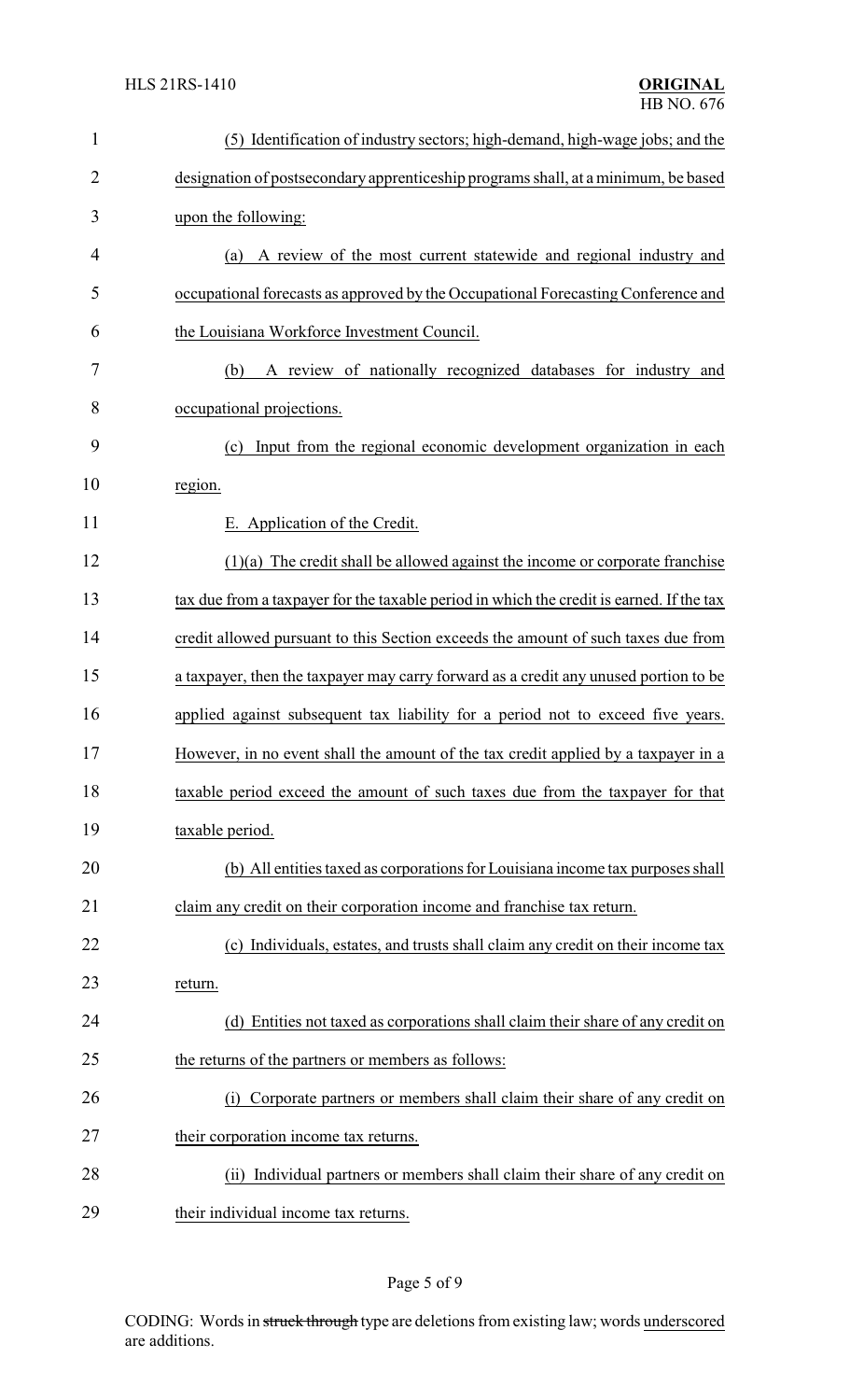| 1              | (iii) Partners or members that are estates or trusts shall claim their share of               |  |
|----------------|-----------------------------------------------------------------------------------------------|--|
| $\overline{2}$ | any credit on their fiduciary income tax returns.                                             |  |
| 3              | F. Recovery of credits by Department of Revenue. (1) Credits previously                       |  |
| 4              | granted to a taxpayer, but later disallowed, may be recovered by the secretary of the         |  |
| 5              | department through any collection remedy authorized pursuant to R.S. 47:1561. Such            |  |
| 6              | action shall be initiated within three years from December thirty-first of the year in        |  |
| 7              | which the credits were earned.                                                                |  |
| 8              | (2) The only interest that may be assessed and collected on recovered credits                 |  |
| 9              | is interest at a rate of three percentage points above the rate provided in R.S.              |  |
| 10             | $9:3500(B)(1)$ , which shall be computed from the original due date of the return on          |  |
| 11             | which the credit was taken.                                                                   |  |
| 12             | (3) The provisions of this Subsection are in addition to and shall not limit the              |  |
| 13             | authority of the secretary of the department to assess or to collect under any other          |  |
| 14             | provision of law.                                                                             |  |
| 15             | G. The department may promulgate rules in accordance with the                                 |  |
| 16             | Administrative Procedure Act to establish the policies and criteria regarding program         |  |
| 17             | eligibility and any other matter necessary to carry out the intent and purposes of this       |  |
| 18             | Section.                                                                                      |  |
| 19             | H. No credit shall be granted pursuant to this Section after June 30, 2028.                   |  |
| 20             | Section 2. The provisions of this Act shall apply to the employment on and after              |  |
| 21             | January 1, 2022, of eligible apprentices, as defined in this Act.                             |  |
| 22             | Section 3. This Act shall become effective upon signature by the governor or, if not          |  |
| 23             | signed by the governor, upon expiration of the time for bills to become law without signature |  |
| 24             | by the governor, as provided by Article III, Section 18 of the Constitution of Louisiana. If  |  |
| 25             | vetoed by the governor and subsequently approved by the legislature, this Act shall become    |  |
| 26             | effective on the day following such approval.                                                 |  |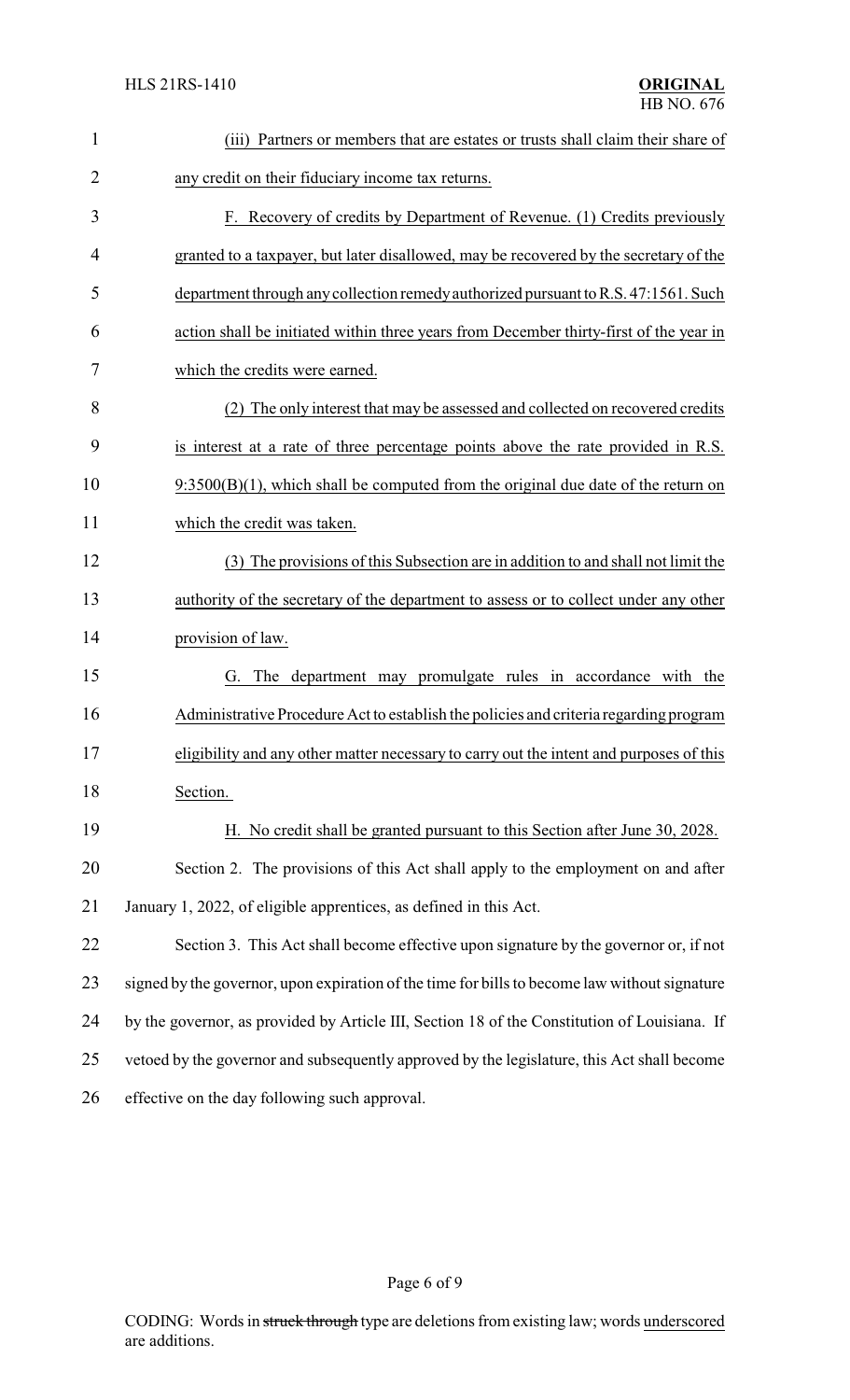#### DIGEST

The digest printed below was prepared by House Legislative Services. It constitutes no part of the legislative instrument. The keyword, one-liner, abstract, and digest do not constitute part of the law or proof or indicia of legislative intent. [R.S. 1:13(B) and 24:177(E)]

| HB 676 Original | 2021 Regular Session | Carpenter |
|-----------------|----------------------|-----------|
|-----------------|----------------------|-----------|

**Abstract:** Establishes the Apprenticeship Tax Credit Program and provides for administration of and eligibility for the program

Proposed law establishes a tax credit for employers who employ "eligible apprentices". Defines "eligible apprentice" as a person who meets at least one of the following criteria:

- (1) Has entered into a written apprenticeship agreement with an employer pursuant to a registered apprenticeship program as provided in present law (R.S. 23:381 et seq.).
- (2) Is enrolled in a training program that is accredited by the National Center for Construction Education and Research and that has no less than four levels of training and no less than 500 hours of instruction.
- (3) Is enrolled in a State Board of Elementary and Secondary Education (BESE) approved Fast Forward High-Demand Apprenticeship Pathway Program.
- (4) Is enrolled in a postsecondary apprenticeship program administered through the La. Community and Technical College System (LCTCS) as provided in proposed law.

#### *Tax Credit*

Proposed law provides that the credit applies for taxable years beginning after Dec. 31, 2021, and that any credit provided pursuant to proposed law shall be non-refundable. Requires the credit to be taken against La. income tax or corporate franchise tax.

Proposed law provides that credit is earned for each eligible apprentice who works a minimum of 250 hours during the taxable period and is calculated at \$1.25 per hour that the eligible apprentice works. Caps the maximum allowable credit per eligible apprentice at \$1,250 per year. Further provides that no credit may be awarded for an eligible apprentice enrolled in a training program accredited by the National Center for Construction Education and Research, unless the student has successfully completed at least two levels of training and 250 hours of instruction.

Proposed law caps the maximum amount of tax credits that may be granted in a given year at \$12.5 million. Requires the Dept. of Revenue to promulgate rules providing for allocation of available tax credits. Further provides that if all credits are not granted in any calendar year, the unused portion will carry forward to subsequent calendar years and may be awarded without regard to the \$12.5 million cap otherwise provided in proposed law.

Requires the Dept. of Revenue by rule—in consultation with the La. Workforce Commission, BESE, LCTCS, and the Board of Regents—to establish procedures for determining an employer's eligibility for a credit pursuant to proposed law. Further requires the La. Workforce Commission, BESE, and LCTCS to annually provide to the Dept. of Revenue a list of businesses that participate in the apprenticeship programs administered by each respective agency.

Proposed law provides that if the tax credit earned for the taxable period exceeds the amount of taxes due, then the taxpayer may carry forward as a credit the unused portion for up to five years.

#### Page 7 of 9

CODING: Words in struck through type are deletions from existing law; words underscored are additions.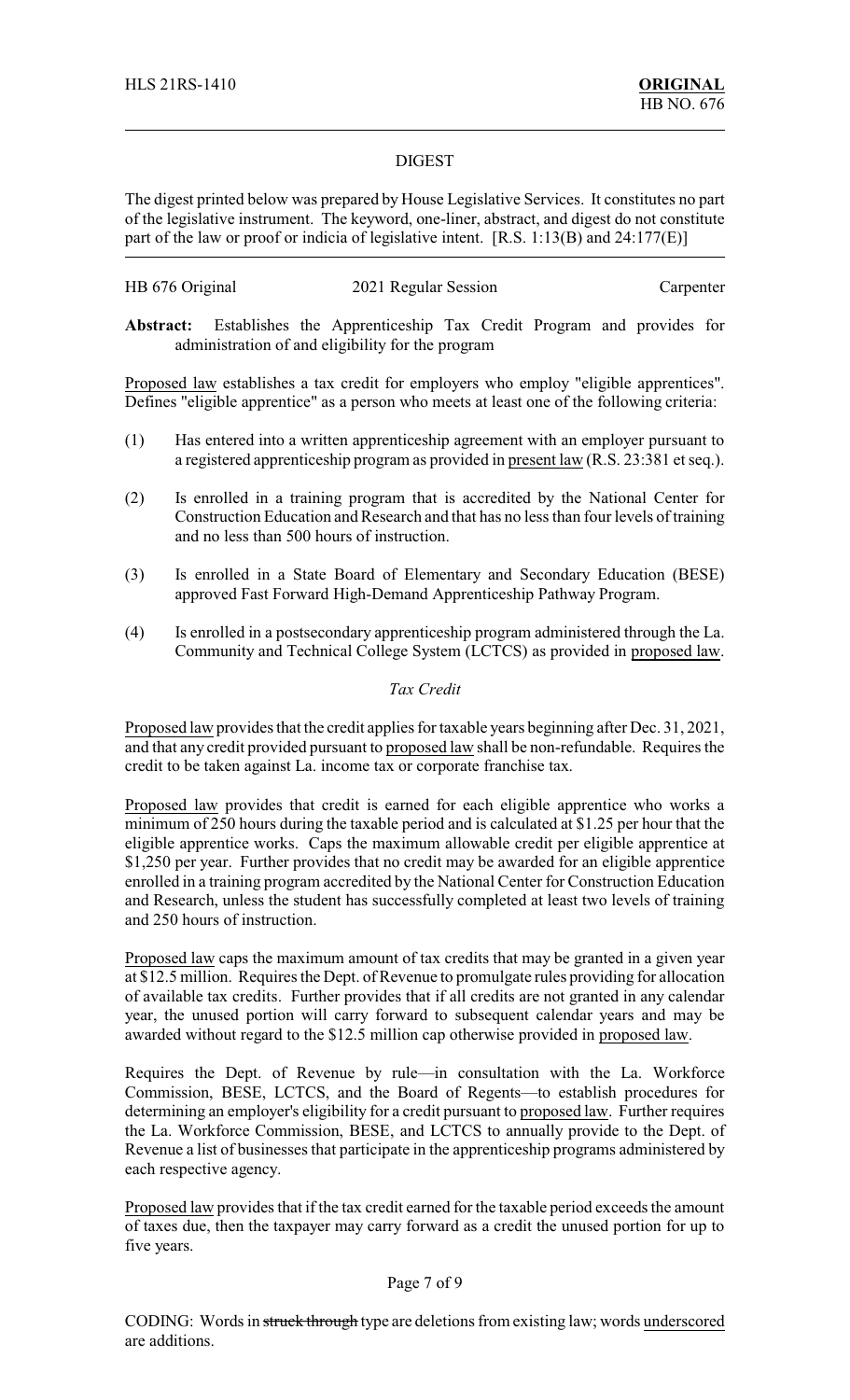Requires all entities taxed as corporations to claim the credit authorized pursuant to proposed law on their corporation income and franchise tax return. Individuals, estates, and trusts are required to claim the credit on their income tax returns. Further outlines requirements for claiming the credit by business entities that are not taxed as corporations.

Provides that if a credit is later disallowed, the Dept. of Revenue may initiate a collection action against the taxpayer. Requires any such action to be initiated within three years from the end of the calendar year in which the credit was earned. Limits the interest rate that may be assessed on such collections to a rate equal to the rate of judicial interest provided in present law plus three percent.

Authorizes the Dept. of Revenue to promulgate rules in accordance with the Administrative Procedure Act to execute proposed law.

Proposed law sunsets after June 30, 2028.

#### *LCTCS Apprenticeship Program*

Proposed law requires the Board of Regents to establish an advisory council (council) to identify apprenticeship programs for high-demand industries and fields. Requires LCTCS to administer the council.

Provides that the council shall be composed of the following members or their designees:

- (1) The president of LCTCS.
- (2) The commissioner of higher education.
- (3) The state superintendent of education.
- (4) The secretary of the La. Dept. of Economic Development.
- (5) The secretary of the La. Workforce Commission.
- (6) The chairman of the La. Workforce Investment Council.
- (7) The secretary of the La. Dept. of Revenue.

Requires the council to review the workforce priorities of the state and each of its workforce regions and designate postsecondaryapprenticeship programs to be administered byLCTCS. Requires the first review by Sept. 30, 2021, and at least once every three years thereafter.

Proposed law establishes requirements for the council to meet in selecting a postsecondary apprenticeship program. The process includes:

- (1) Identification of a maximum of five industry sectors that are predominantly composed of high-demand, high-wage jobs that are aligned to workforce priorities of the state and each of its workforce regions and to identify high-demand, highwage jobs in each of those sectors.
- (2) Review the postsecondary education requirements of each job identified.
- (3) Review the public postsecondary education programs at the associate degree level or below that offer credentials and degrees that are aligned to the identified jobs in each industry sector.

Further provides requirements for the identification of industry sectors; high-demand, highwage jobs; and the designation of postsecondary apprenticeship programs:

#### Page 8 of 9